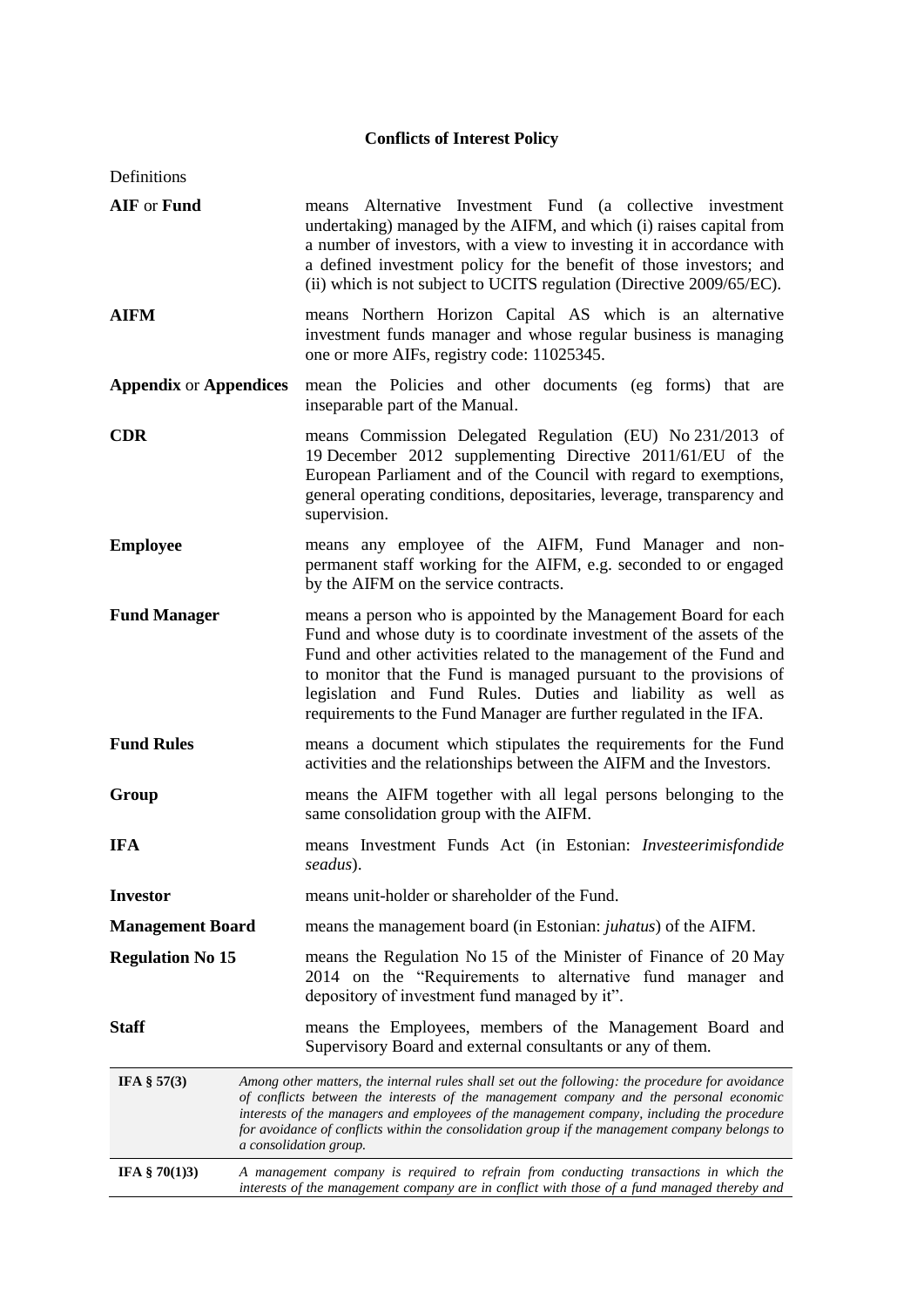|                                       | of a client (conflict of interests) and, in the event a conflict of interests cannot be avoided, to act<br>in the interests of the fund and the client.                                                                                                                                                                    |
|---------------------------------------|----------------------------------------------------------------------------------------------------------------------------------------------------------------------------------------------------------------------------------------------------------------------------------------------------------------------------|
| IFA $$70(1)4)$                        | A management company is required to ensure that conflicts of interests between the management<br>company and the client thereof or between the management company and the fund or between<br>the clients of the management company and the funds managed by the management company are<br>avoided or as small as possible. |
| IFA $\S 70^3$                         | Management and avoidance of conflicts of interest.                                                                                                                                                                                                                                                                         |
| <b>IFA § 280</b>                      | Avoiding conflicts of interest.                                                                                                                                                                                                                                                                                            |
| <b>Regulation No 15</b><br>Art. $§ 6$ | If the measures established by the management company under § 70 <sup>3</sup> of the Act for managing<br>and preventing conflicts of interest fail to ensure prevention of the risk of impairing the interests<br>of a unit or shareholder, the management company shall inform the unit or shareholder, prior to          |
|                                       | entering into a transaction with them, of the general nature and source of the conflict of interest<br>as well as of the procedure applied to avoid the conflict of interest.                                                                                                                                              |

In certain instances, the AIFM may face a situation which involves a conflict of interest. The AIFM should avoid conflicts of interests. Where such conflicts cannot be avoided, they must be identified, managed and monitored and, where applicable, disclosed. Conflicts management should prevent them from adversely affecting the interests of the AIFM, the Funds and Fund's Investors and to ensure that the AIFM, all Funds and the Investors in those Funds are fairly treated.

The Management Board ensures that conflicts of interests are avoided or are as small as possible between:

- (a) the AIFM, including its managers, employees or any person directly or indirectly linked to the AIFM by control, and the Fund managed by the AIFM or the Investors in that Fund;
- (b) the Fund or the Investors in that Fund, and another Fund or the Investors in that Fund;
- (c) the Fund or the Investors in that Fund, and another client of the AIFM;
- (d) two clients of the AIFM;
- (e) the AIFM and Group entities or persons otherwise directly or indirectly linked to the AIFM.

A conflict of interests is also a situation whereby the obligations of the AIFM in front of one the Investor would damage the interests of another Investor.

When identifying potential conflicts of interest issues the following circumstances are for example considered: is there a specific interest for the AIFM or its Staff in the outcome of the service provided to the Investor? Has the AIFM a financial or other incentive to favour the interest of another Investor or group of Investors over the interest of the Investor? Are there inducements in form of money, goods or services other than the standard commission or fee for the service involved? Are the best interests of the Fund and AIFM protected when a transaction is entered into with a Group entity or a person otherwise directly or indirectly linked to the AIFM?

Every member of the Staff must follow and comply with the *Conflict of Interest Policy* attached as Appendix 12 hereto which outlines the principles and guidelines that must be adhered to in order to prevent and manage any conflicts of interest both at Group and the AIFM level. The Management Board of the AIFM is responsible for proper implementation of the Conflicts of Interests Policy at the AIFM level.

The Staff of the AIFM must continuously make efforts to identify potential situations of conflicts of interests. When a member of Staff is uncertain whether a particular situation entails conflict of interest, he/she shall consult with the Compliance Function and its immediate supervisor.

For example, conflicts of interests and potential conflicts of interests may arise in the following situations: